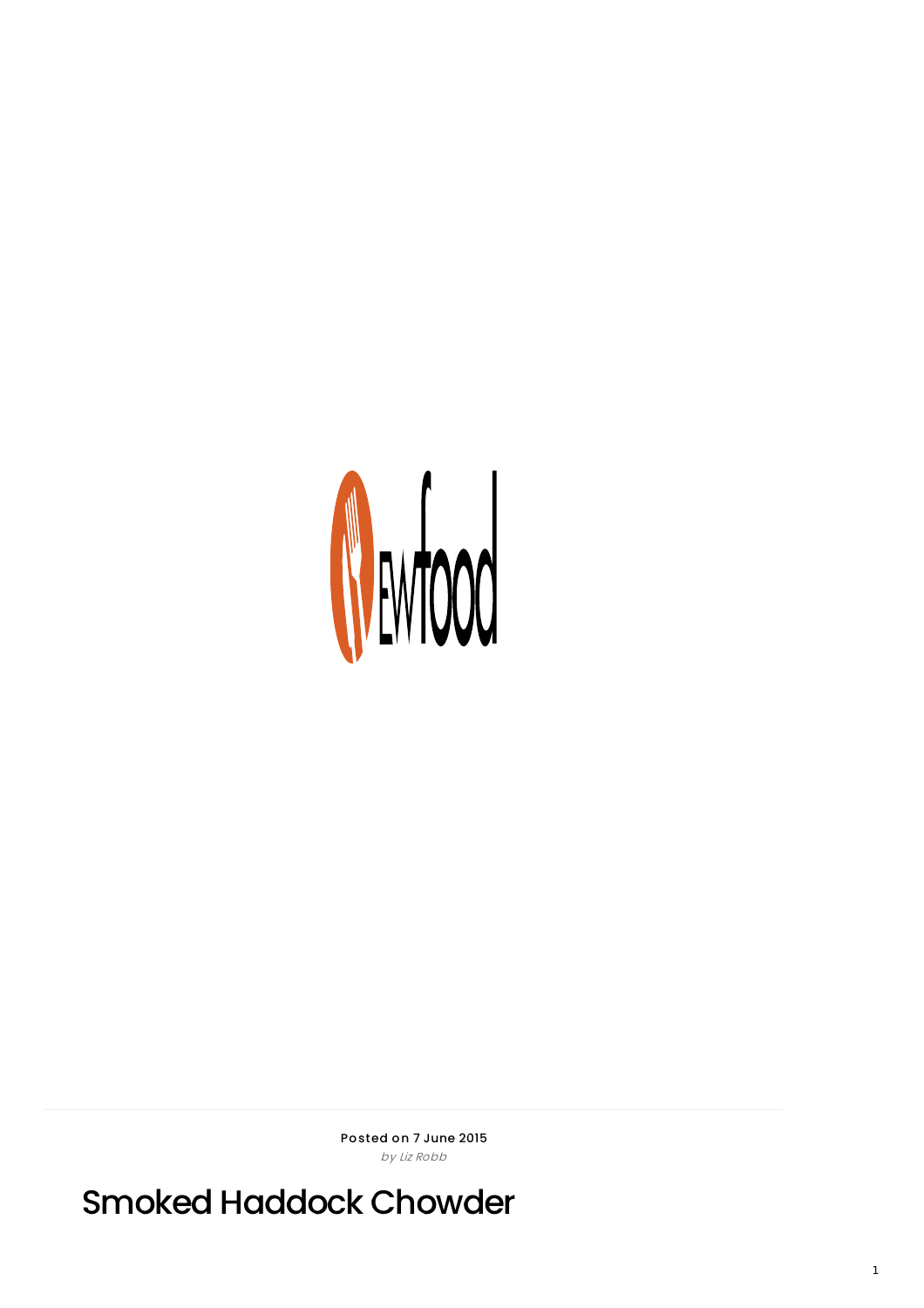

## Ingredients

300g smoked haddock fillets 600ml semi-skimmed milk 2 bay leaves 400-450g potatoes 1 large onion 30g butter 500ml vegetable stock Salt and freshly milled black pepper 400g can of creamed corn 2 heaped tablespoons of reduced fat crème fraiche A good handful of fresh parsley

## Preparation

- 1 1. Peel the potatoes, cut them in half and parboil them in a large pan of boiling salted water for 10-12 minutes. Lift the potatoes out of the water, allow them to cool then cut them into pieces.
- 2 2. Meanwhile, pour the milk into a saucepan big enough to hold the fish laid flat, and bring it to a gentle simmer. Add the fish and bay leaves to the milk and simmer over a low heat for 8-10 minutes. Turn off the heat and lift the haddock out of the milk, reserving the cooking liquid to use later. Peel off and discard the skin, check for any bones, break the fish into large flakes and leave to one side.
- 3 3. Peel and chop the onion finely. Melt the butter in a large saucepan and cook the onion very gently for about 8 minutes, stirring occasionally, until the onion has softened. Strain the reserved cooking liquid into the pan and pour in the hot vegetable stock then season with salt and plenty of black pepper. Simmer for about 10 minutes.
- 4 4. Stir in the chopped potatoes and cook for a further 10 minutes, until the potato is soft.
- 5 5. Add the can of creamed corn and stir in well, then add the flaked haddock and cook gently for another 5 minutes, until everything is heated through.
- 6 6. Spoon in the crème fraiche and stir gently, without breaking up the pieces of fish,